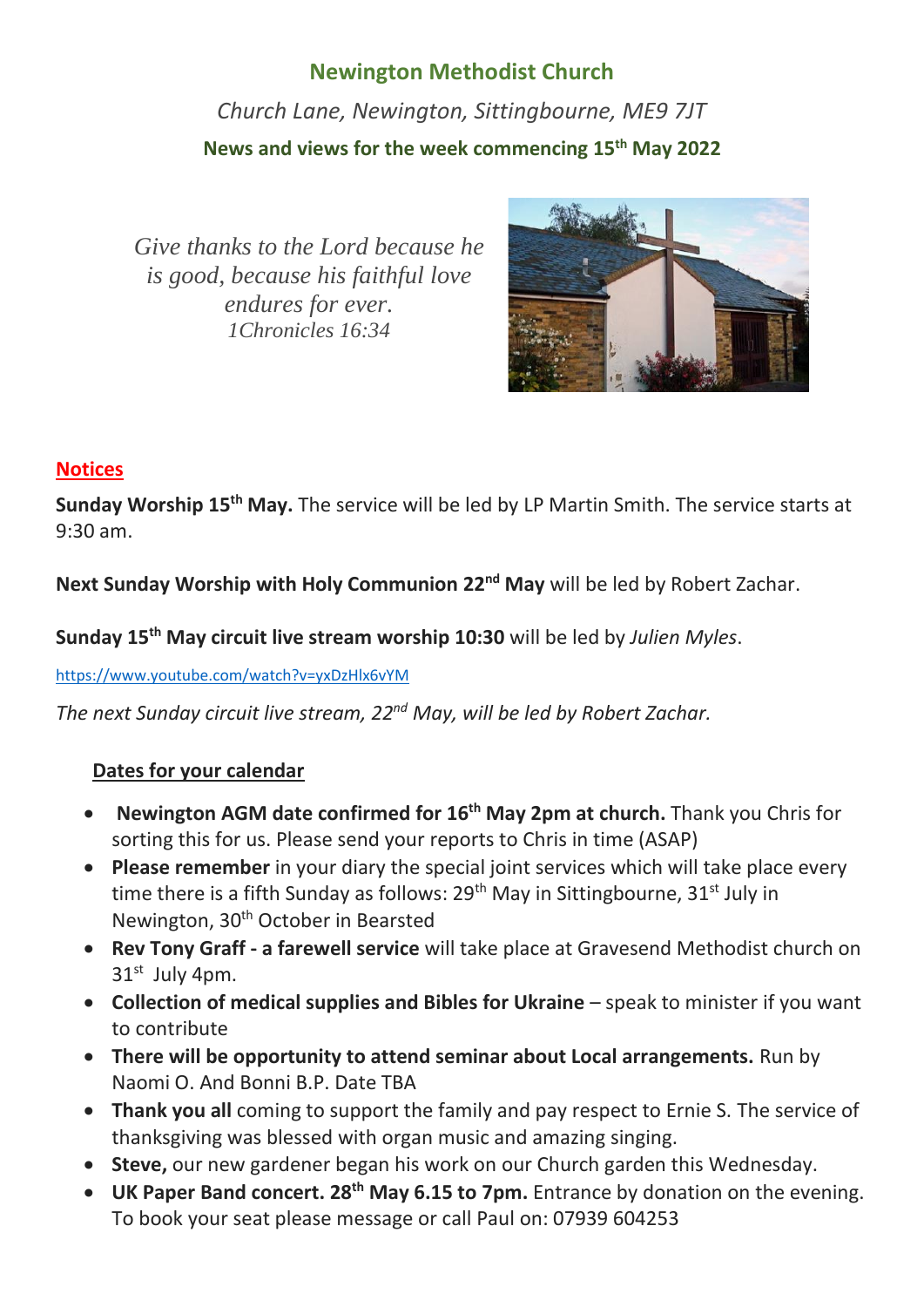- **Local Preachers reaffirmation service 22nd May 6:30 pm at St Luke's**
- **Collection for Ukraine.** I was approached by a team of volunteers organizing deliveries of medical, hygiene items for Ukraine. They would like to add Bibles to each parcel. If you have a spare one or want to buy a new, possibly Ukrainian that will help as well. The next lorry leaves on  $25<sup>th</sup>$  May. (First aid kits or individual bandages, plasters, hygiene items, baby nappies etc.) Contact the minister if you are interested.
- **Food Bank appeal.** Swale Food Bank urgently needs donations of food. If you are interested in supporting this mission please speak to the minister. We have a good relationship with the FB manager in Sittingbourne. They cover Swale area. Unfortunately after the pandemic we were not able to reopen the Food Bank hub in Sittingbourne Methodist church due to a lack of volunteers, but continue to support the warehouse with donations.

## **Reflection on God's word**

All creation in worship. Psalm 148

The opening reading from Psalm 148 leads us into worship. Scripture constantly calls us to give Glory to God, to praise him. An act of adoration of his majesty wants to be the permanent outcome of our relationship with God. The language is wrapped around this theme. Not only people but the whole creation, visible and invisible, living and lifeless forms are participating on this act of worshipping God. I still hear the organ played by K.M. and the congregation singing Angels voices ever singing" at E.S funeral service. It almost felt like there was a precise number of voices balanced with altos and basses and the walls of the church responded. It really felt like we were inside a bell and everything just vibrated whether it was voices, music or shivering goose bumps on our skin. A wonderful experience. Jesus said on one occasion that if the sound of worship is silenced the stones will carry on. And another place to quote is about how God appoints infants to receive worship and praise.

But we can't ignore reality. There is silence. There is terrible silence.

The world decided not to worship God. World prefers manmade idols, it adores creation instead of its creator.

There is a fine line between these two sides. Worship God and worship creation. As we observe creation and its beauty we wonder, respect and even fear. Taste the fruits, smell the perfumes, and feel the fresh wind, cool water and heat of the sun. Everything just feels great. And it is great. It is right to enjoy life of course, but it is not the end of it. What would you do if you do not like it? It is easy to feel good when we have a purpose in life and everything around us is ok, but what if it all crumbles down? What will we worship then? What purpose is left?

True worship begins when we search for answers and Christ revels himself to us. Yet not everyone makes that spiritual step forward and asks: "what are these? Who made them?"

Worship begins in this point when we are curious enough to ask: "who are you?" An act of worship is also a powerful step forward from our problems, fears. Instead of blaming God or falling into despair we turn to him with open hearts to search for truth. Whole creation worship Lord and let all people join in this orchestra. AMEN